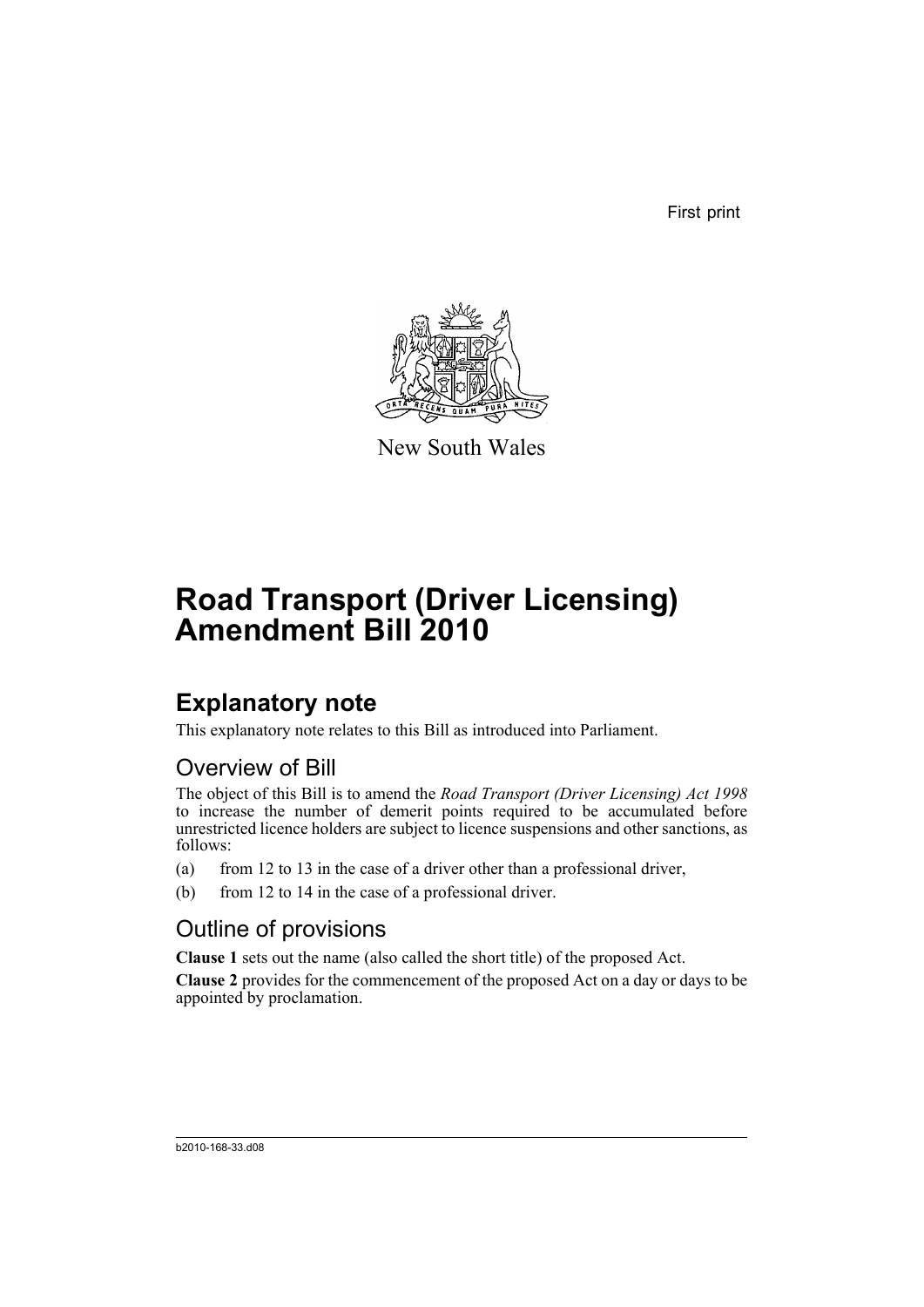Road Transport (Driver Licensing) Amendment Bill 2010

Explanatory note

#### **Schedule 1 Amendment of Road Transport (Driver Licensing) Act 1998 No 99**

**Schedule 1 [1]** increases from 12 or more to 13 or more the number of demerit points Scheulte 1 [1] increases nothing of more to 12 of more the RTA must suspend an that may be incurred over a 3-year period before the RTA must suspend an unrestricted driver licence or not issue a licence in the case of an unlicensed driver. For a licence holder who is a professional driver, the number of demerit points will be 14 or more (currently professional drivers may only incur the same number of demerit points as other drivers). The number of demerit points remains the same for restricted driver licences (being 4 or more demerit points for a learner licence or provisional P1 licence, and 7 or more demerit points for a provisional P2 licence).

**Schedule 1 [2]** updates the tables setting out the periods of automatic suspension or licence ineligibility for accumulating demerit points to reflect the new demerit point amounts.

**Schedule 1 [3]** makes consequential amendments.

**Schedule 1 [4]** inserts proposed section 18A. The new section enables the RTA to request a person to submit information (including in the form of a statutory declaration) about the person's work so that the RTA can determine whether the person is a professional driver (and eligible for the higher demerit points limit). A person who does not provide the requested information may be treated as if they were not a professional driver for demerit points purposes. A request for the information can be made in connection with licence application procedures or by a written notice to the person.

**Schedule 1 [5]** enables regulations containing savings and transitional provisions to be made consequent on the enactment of the proposed Act.

**Schedule 1 [6]** defines a *professional driver* as a person whose primary work is personally driving a motor vehicle on roads in or outside of the State. The regulations may also prescribe additional classes of persons as professional drivers and exclude any class of persons from being professional drivers.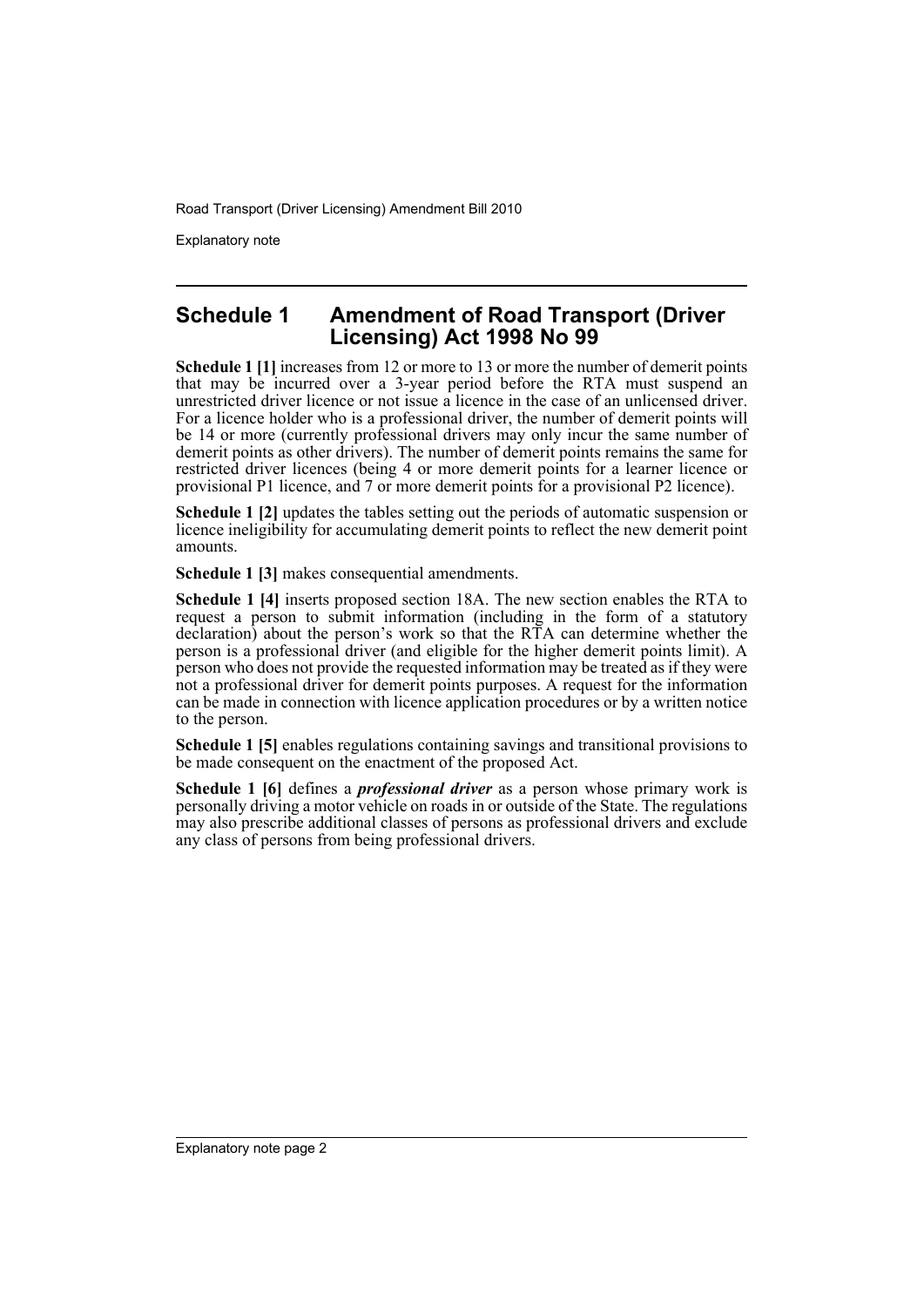First print



New South Wales

# **Road Transport (Driver Licensing) Amendment Bill 2010**

### **Contents**

|            |                                                                  | Page |
|------------|------------------------------------------------------------------|------|
|            | Name of Act                                                      |      |
|            | 2 Commencement                                                   |      |
| Schedule 1 | Amendment of Road Transport (Driver Licensing)<br>Act 1998 No 99 |      |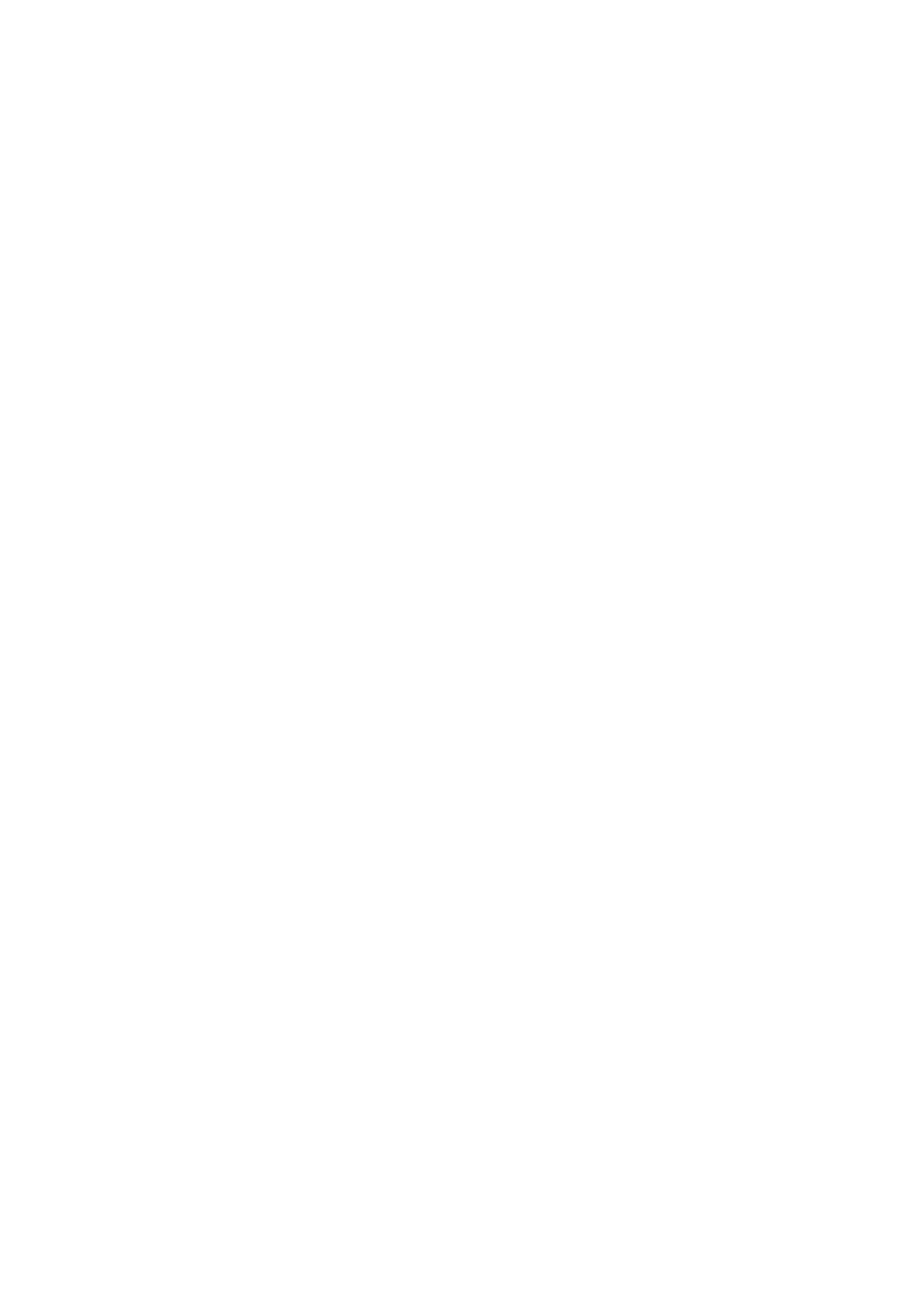

New South Wales

## **Road Transport (Driver Licensing) Amendment Bill 2010**

No , 2010

#### **A Bill for**

An Act to amend the *Road Transport (Driver Licensing) Act 1998* in relation to demerit points.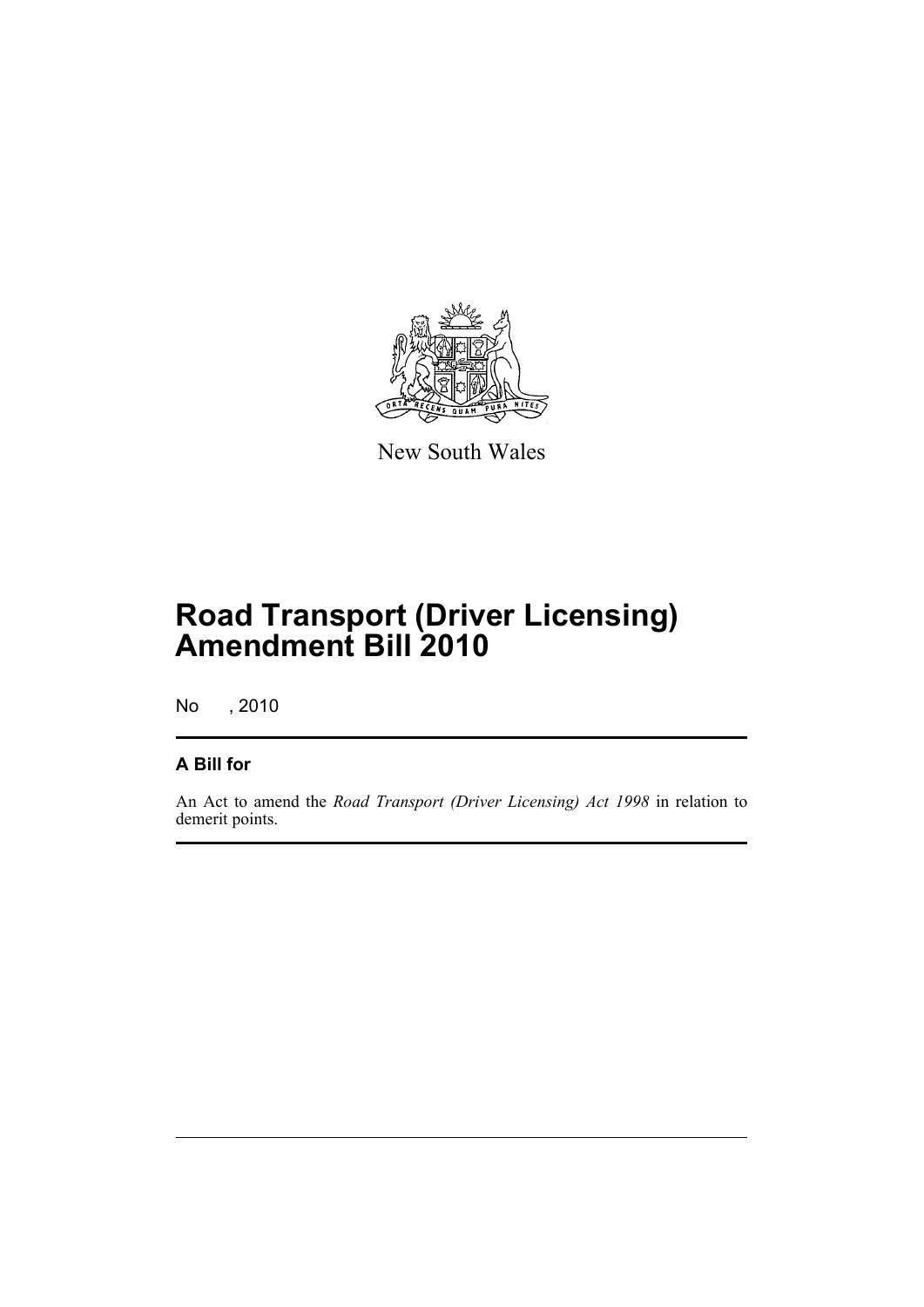<span id="page-5-1"></span><span id="page-5-0"></span>

| The Legislature of New South Wales enacts:                           |                                                                                 | 1             |
|----------------------------------------------------------------------|---------------------------------------------------------------------------------|---------------|
| 1                                                                    | Name of Act                                                                     | $\mathcal{P}$ |
|                                                                      | This Act is the <i>Road Transport (Driver Licensing)</i> Amendment<br>Act 2010. | 3<br>4        |
| 2                                                                    | Commencement                                                                    | 5             |
| This Act commences on a day or days to be appointed by proclamation. |                                                                                 | 6             |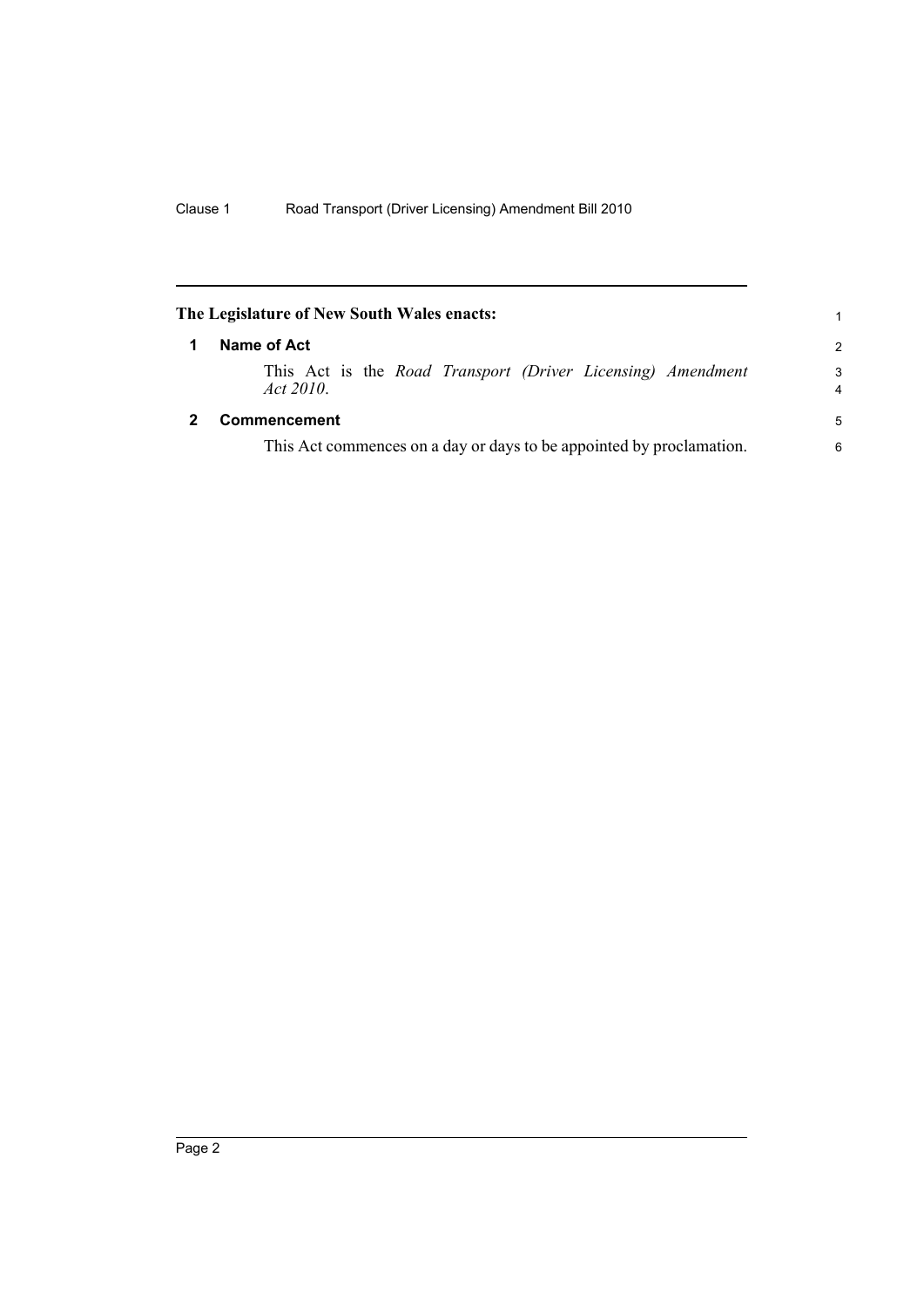Road Transport (Driver Licensing) Amendment Bill 2010

Amendment of Road Transport (Driver Licensing) Act 1998 No 99 Schedule 1

<span id="page-6-0"></span>

|       | <b>Schedule 1</b>                                                                                                                                                                                                       |                    | <b>Amendment of Road Transport (Driver</b><br>Licensing) Act 1998 No 99                                                                                                                                                                                                            | $\mathbf{1}$<br>$\overline{2}$ |  |
|-------|-------------------------------------------------------------------------------------------------------------------------------------------------------------------------------------------------------------------------|--------------------|------------------------------------------------------------------------------------------------------------------------------------------------------------------------------------------------------------------------------------------------------------------------------------|--------------------------------|--|
| [1]   | Section 16 (Suspension of licence), section 16AA (Consequences in<br>relation to licence applications), section 16A (Licence ineligibility) and<br>section 17D (Determining demerit thresholds where combined licences) |                    |                                                                                                                                                                                                                                                                                    | 3<br>4<br>5                    |  |
|       |                                                                                                                                                                                                                         |                    | Omit "12 or more demerit points" from sections $16(2)$ , $16AA(2)$ , $16A(1)$ and<br>$17D(4)$ (a), wherever occurring.                                                                                                                                                             | 6<br>$\overline{7}$            |  |
|       |                                                                                                                                                                                                                         |                    | Insert instead "13 or more demerit points (or in the case of a professional<br>driver 14 or more demerit points)".                                                                                                                                                                 | 8<br>9                         |  |
| [2]   |                                                                                                                                                                                                                         |                    | Sections 16 (5) and 16A (4)                                                                                                                                                                                                                                                        | 10                             |  |
|       |                                                                                                                                                                                                                         |                    | Omit "12 to 15" from the first column of the tables to the subsections.                                                                                                                                                                                                            | 11                             |  |
|       |                                                                                                                                                                                                                         |                    | Insert instead "13 (or 14 in the case of a professional driver) to 15".                                                                                                                                                                                                            | 12                             |  |
| $[3]$ |                                                                                                                                                                                                                         |                    | Sections 16 (8) and 16A (7)                                                                                                                                                                                                                                                        | 13                             |  |
|       |                                                                                                                                                                                                                         |                    | Omit "12 demerit points".                                                                                                                                                                                                                                                          | 14                             |  |
|       |                                                                                                                                                                                                                         |                    | Insert instead "13 demerit points (or in the case of a professional driver<br>14 demerit points)".                                                                                                                                                                                 | 15<br>16                       |  |
| [4]   |                                                                                                                                                                                                                         | <b>Section 18A</b> |                                                                                                                                                                                                                                                                                    | 17                             |  |
|       |                                                                                                                                                                                                                         |                    | Insert after section 18:                                                                                                                                                                                                                                                           | 18                             |  |
|       | 18A                                                                                                                                                                                                                     |                    | Evidence that person is professional driver                                                                                                                                                                                                                                        | 19                             |  |
|       |                                                                                                                                                                                                                         | (1)                | The Authority may, for the purpose of determining whether a<br>person is a professional driver under this Division, request the<br>person to provide the Authority with information (including in<br>the form of a statutory declaration) as to the primary work of the<br>person. | 20<br>21<br>22<br>23<br>24     |  |
|       |                                                                                                                                                                                                                         | (2)                | The Authority is entitled to treat a person who has been requested<br>to provide that information as not being a professional driver<br>unless any such requested information is provided to the<br>Authority in accordance with the request.                                      | 25<br>26<br>27<br>28           |  |
|       |                                                                                                                                                                                                                         | (3)                | A request for information under this section may be made in<br>connection with an application by the person for the issue or<br>renewal of a driver licence or by written notice to the person.                                                                                    | 29<br>30<br>31                 |  |
| [5]   |                                                                                                                                                                                                                         |                    | Schedule 3 Savings, transitional and other provisions                                                                                                                                                                                                                              | 32                             |  |
|       | Insert at the end of clause $1(1)$ :                                                                                                                                                                                    |                    |                                                                                                                                                                                                                                                                                    |                                |  |
|       |                                                                                                                                                                                                                         |                    | Road Transport (Driver Licensing) Amendment Act 2010                                                                                                                                                                                                                               | 34                             |  |